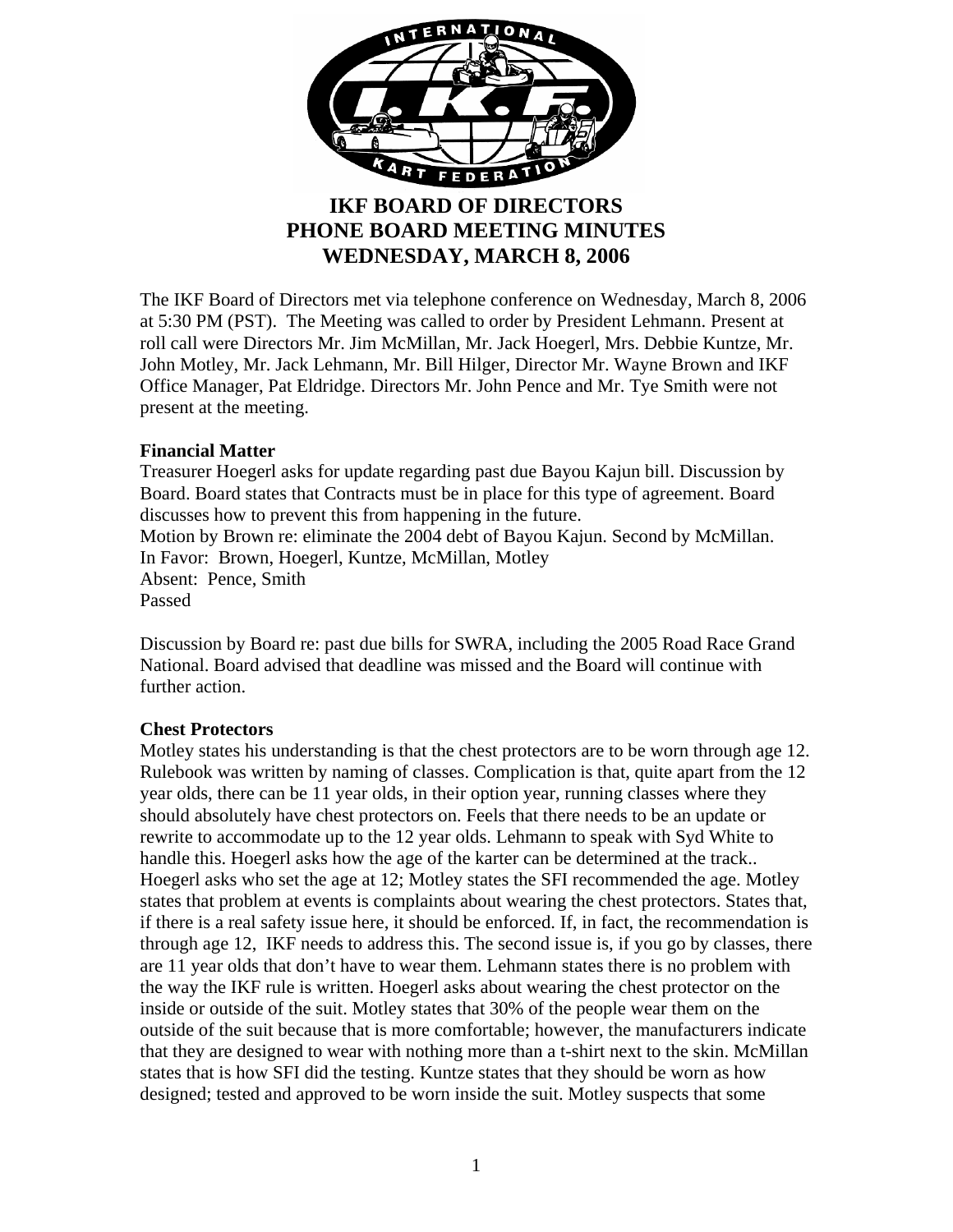people think that the rib protector and chest protector is the same thing. Discussion regarding age 12. Motley states that no change needs to be made. Clarified that 11 year olds, in their option year, can be exempt. Board recommends that they be worn through age 12.

## **Region 7 Sprint Matter**

Discussion by Board regarding the Region 7 Sprint issue. Board understands concerns and from a practical standpoint, it was a reasonable way to handle it. Track officials, three IKF Directors, and an IKF Governor attending the event stated that no one ran a completed track or the official race track. Board determined that, under the circumstances, the action was acceptable. No action taken by the Board. Board recommends that whenever temporary tracks are used that the host club make prior arrangements for an experienced (but not competing in the event) driver to be available to test the track layout.

## **Germaine Fuel Test**

Motley states that the reagents are really bad stuff; can only use it with Castors. Cannot use synthetics. Cannot be sure that it doesn't have an agent that masks the reagent. Kuntze asks to clarify the rule. Lehmann states that they always use a Digatron, and if there is a problem with the Digatron, can go onto another test. Hoegerl sta tes that what he and Motley are looking for is to list the test as a valid test than can be used that has been approved by the IKF Board. Lehmann states that it should be listed. Motley states that they need to review the MSB sheets and can only use it with Castors, cannot use synthetics.

Motion by Motley re: Approve the Germaine fuel test as stated below and publish in rule updates. Second by Brown.

In Favor: Brown, Hilger, Hoegerl, Kuntze, McMillan, Motley Absent: Pence, Smith Passed

**Section 601.2.3.5** Use of the test developed by Germaine Engineering, Provo, Utah – as used by many sanctioning bodies such as NHRA. This test is designed to disclose the presence of Propylene Oxide, Dioxin and oxidizers. The IKF Board of Directors approves it for use only under the following conditions.

1) Operators of the test are to review the instructions for the test and be familiar with the MSD information on the reagents used for the test.

2) The test is only to be used under controlled spec fuel situations with fuel purchased at the track under closely monitored conditions. This must be race fuel without oxidizers.

3) The spec oil used must be tested in advance to determine if masking agents are present that will invalidate the test. While pure castor as used by many series will not cause problems, other castor based oils do contain various ingredients that will test positive. Many synthetics also contain compounds that will test positive. If the advance test shows a positive result a different oil should be specified.

4) Extreme care should be taken to insure that all containers used for the test are either new or cleaned completely prior to use.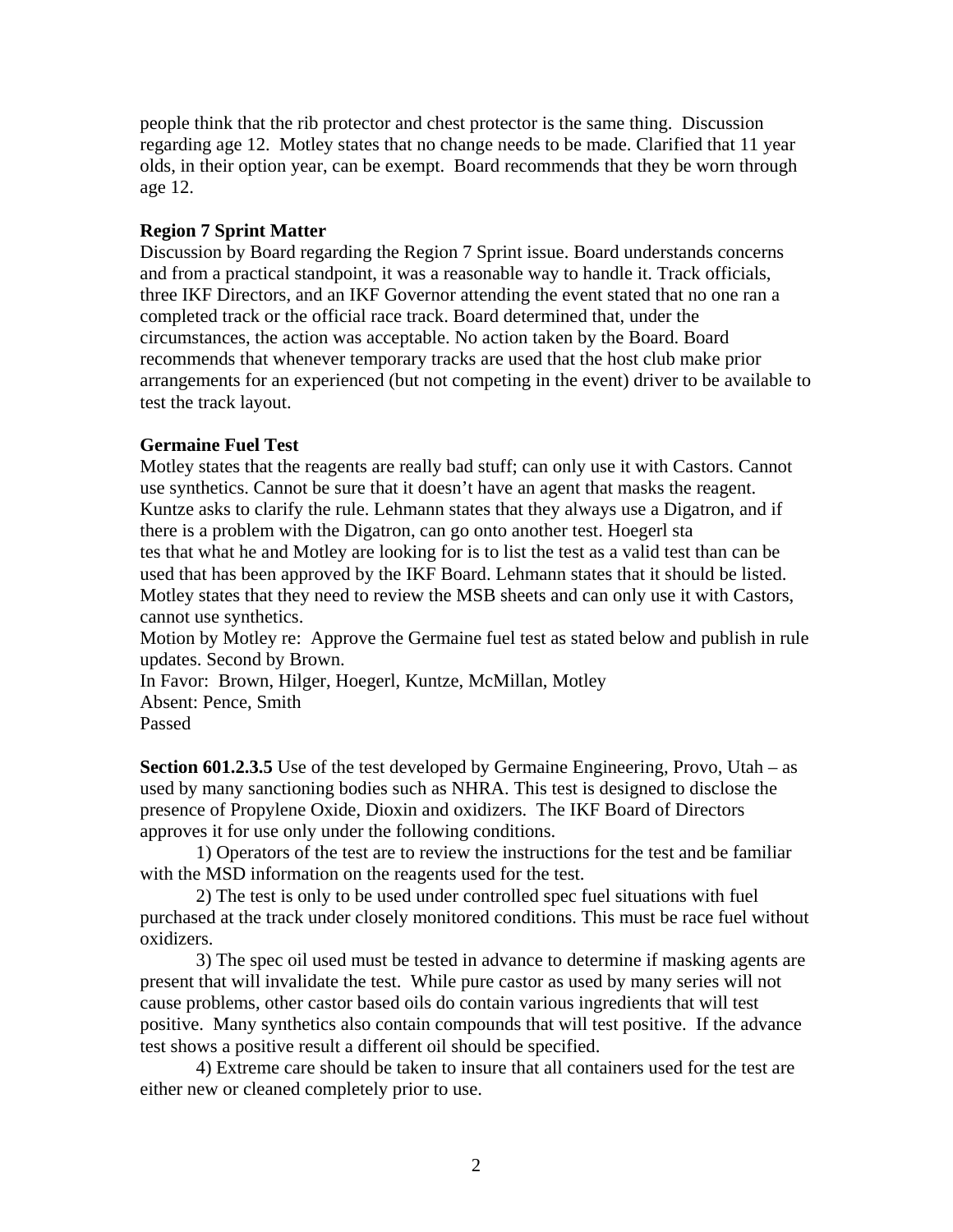#### 5) One retest is permitted.

It is strongly suggested that the operators practice the test prior to actually using it under race conditions.

## **Youth Helmets**

Kuntze states that re: Section 105.1.6.1.1 of the 2006 IKF Rulebook - Youth Helmet. States example of an  $12 +$  year old competitor that is actually too small to use an adult helmet. The rulebook states the minimum specifications for the helmets; important thing is the fit of the helmet. Board agrees that Kuntze to address this.

## **2006 Grand National Matters**

Request received from Mr. Bill Rieken for the 2006 2 Cycle Speedway Grand National to run Burris tires only. Hilger feels that this should have been included in original GN Agreement. Lehmann agrees. Board discusses previous GN tire deals and feels that IKF should also reap a benefit from these deals. Motley asks about tire homologation. Hilger feels that, if there is a tire deal at an IKF Grand National, the IKF should reap a benefit from that decision. Board members agree. Hoegerl suggests that for 2007, they should start with tires in the Sprint program and Board should decide what is acceptable. Kuntze suggests a flat fee so as not to start a bidding war. Motley states that it needs to be formalized and be able to treat everyone the same. Kuntze states that it seems that when a tire rule is put out late in the season before a Grand National event, the competitor gets a bad deal because they cannot get tires. Kuntze states that they would have to make sure that the tire is compatible with the track surface. Lehmann states to let the people pick the tire compound they want. Part of guarantee would be availability of tires. Board states that they are anticipating a tire evaluation in the future. Lehmann asks for Motion regarding Mr. Rieken's request. Mr. Rieken's request died for lack of a Motion.

# **SWRA**

McMillan states that the current SWRA is made up of 9 bought-in board members. Tremendous amount of noise about IKF from former President, most of which was unfounded. States circumstances that added fuel to this fire. SWRA membership just wants to race without any hassles. No real position to run/not run IKF rules. Discussion with group is that in the long run, it is better to run a sanctioned program with the IKF. Discussion of insurance costs. Feels that they need to follow through with commitments; including event with MARRS. Clarifies that classes for both groups may be run together but scored separately. Discussion re: running insured and regional events and combination of both. McMillan states that MARRS classes will be submitted for approval. McMillan to prepare rule change for email poll and Contract that all SWRA events are IKF insured events. Kuntze to prepare proposal for April meeting.

Discussion re: Brown asks for clarification on punches for SWRA members that attended 2005 SWRA regional events. Punches were entered for those events unless their IKF membership was expired.

# **Committee Chairmen & Members**